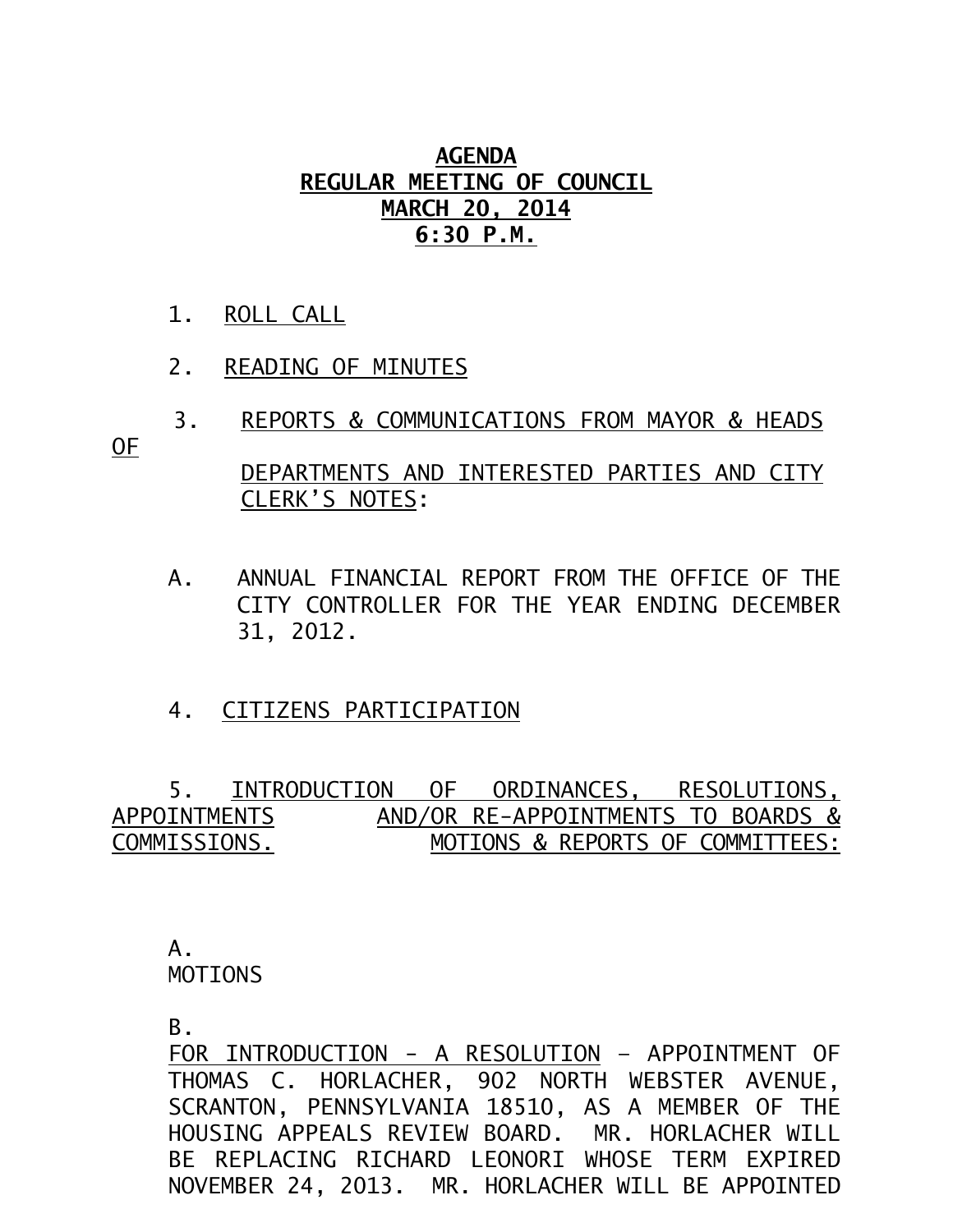TO A FIVE (5) YEAR TERM WHICH WILL EXPIRE ON NOVEMBER 24, 2018.

 $\mathsf{C}$ .

FOR INTRODUCTION - A RESOLUTION – APPOINTMENT OF CHARLES WATONIS, 950 TAYLOR AVENUE, SCRANTON, PENNSYLVANIA 18510, AS A MEMBER OF THE HOUSING APPEALS REVIEW BOARD. MR. WATONIS WILL BE REPLACING MARIO SAVINELLI WHOSE TERM EXPIRED NOVEMBER 24, 2013. MR. WATONIS WILL BE APPOINTED TO A FIVE (5) YEAR TERM WHICH WILL EXPIRE ON NOVEMBER 24, 2018.

D.

FOR INTRODUCTION - A RESOLUTION – APPOINTMENT OF GERALD SMURL, 300 PROSPECT AVENUE, SCRANTON, PENNSYLVANIA 18505, AS A MEMBER OF THE HOUSING APPEALS REVIEW BOARD. MR. SMURL WILL BE REPLACING GENE TESEROVITCH WHOSE TERM EXPIRED NOVEMBER 24, 2013. MR. SMURL WILL BE APPOINTED TO A FIVE (5) YEAR TERM WHICH WILL EXPIRE ON NOVEMBER 24, 2018.

E.

FOR INTRODUCTION - A RESOLUTION – APPOINTMENT OF MICHAEL BURKE, 74 SNOOK STREET, SCRANTON, PENNSYLVANIA 18505, AS A MEMBER OF THE HOUSING APPEALS REVIEW BOARD. MR. BURKE WILL BE REPLACING JOSEPH KAYES WHO REPLACED ROBERT BUTCHKAVITZ UPON HIS RESIGNATION AS A REGULAR MEMBER OF THE BOARD WHOSE TERM EXPIRED NOVEMBER 24, 2013. MR. BURKE WILL BE APPOINTED TO A FIVE (5) YEAR TERM WHICH WILL EXPIRE ON NOVEMBER 24, 2018.

F.

FOR INTRODUCTION - A RESOLUTION – APPOINTMENT OF LOUIS DIBILEO, 29 FOREST GLENN DRIVE, SCRANTON, PENNSYLVANIA 18504, AS THE ALTERNATE NO. 1 MEMBER OF THE HOUSING APPEALS REVIEW BOARD. MR. DIBILEO WILL REPLACE ROBERT JENSEN WHO WAS ALTERNATE NO. 2 BUT BECAME ALTERNATE NO. 1 UPON JOSEPH KAYES REPLACEMENT OF ROBERT BUTCHKAVITZ UPON HIS RESIGNATION AS A REGULAR MEMBER OF THE BOARD WHOSE TERM EXPIRED NOVEMBER 24, 2013. MR. DIBILEO WILL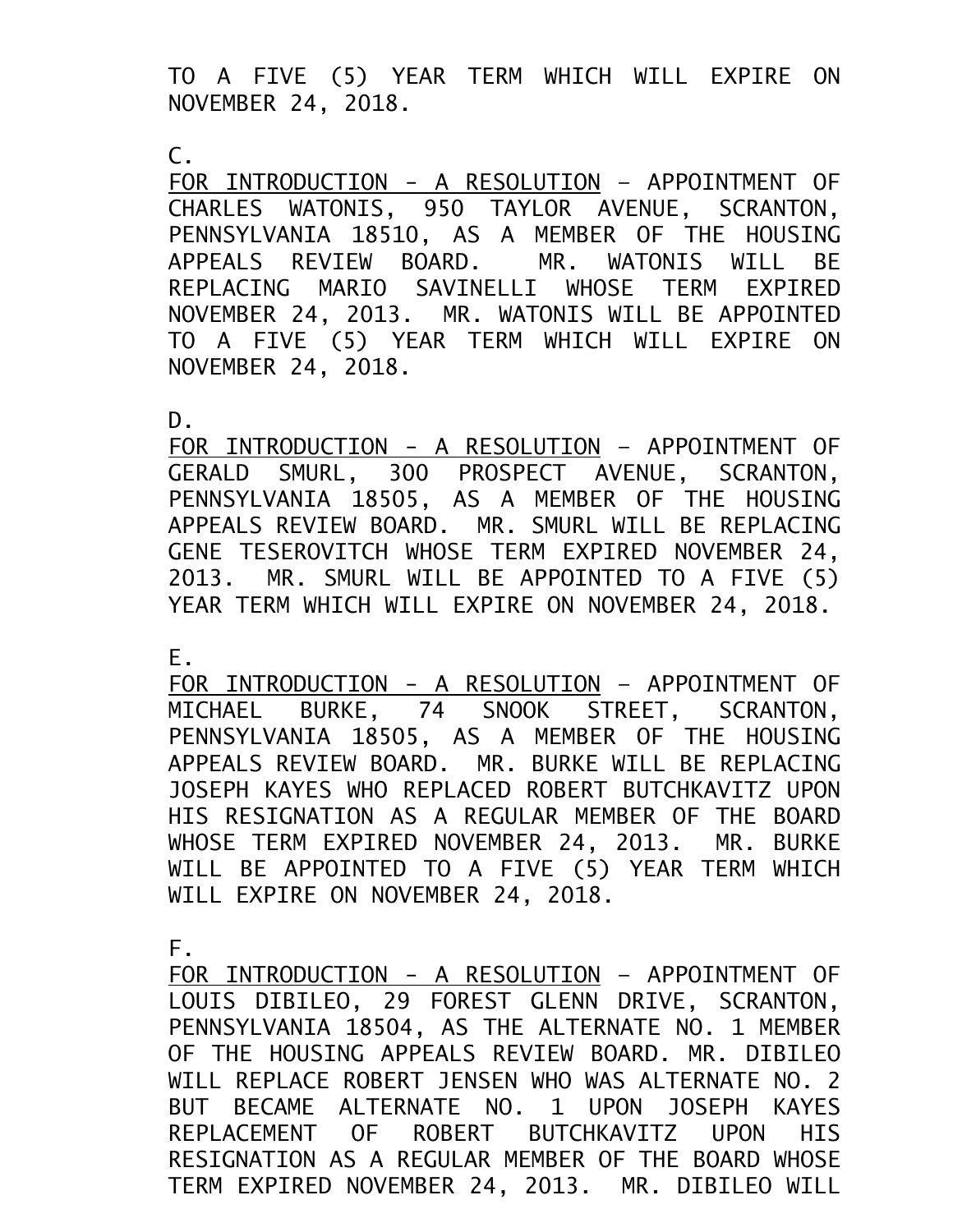BE APPOINTED TO A FIVE (5) YEAR TERM WHICH WILL EXPIRE ON NOVEMBER 24, 2018.

G.

FOR INTRODUCTION - A RESOLUTION - APPOINTMENT OF CHARLES DECKER, 430 CHARLES STREET, SCRANTON, PENNSYLVANIA 18508, AS THE ALTERNATE NO. 2 MEMBER OF THE HOUSING APPEALS REVIEW BOARD. MR. DECKER WILL FILL THE NOW VACANT ALTERNATE NO. 2 POSITION THAT WAS VACATED BY ROBERT JENSEN WHO WAS ALTERNATE NO. 2 BUT BECAME ALTERNATE NO. 1 UPON JOSEPH KAYES REPLACEMENT OF ROBERT BUTCHKAVITZ UPON HIS RESIGNATION AS A REGULAR MEMBER OF THE BOARD WHOSE TERM EXPIRED NOVEMBER 24, 2013. MR. DECKER WILL BE APPOINTED TO A FIVE (5) YEAR TERM WHICH WILL EXPIRE ON NOVEMBER 24, 2018.

H.

FOR INTRODUCTION - A RESOLUTION – APPOINTMENT OF JOSEPH G. HEALEY, 2049 EDNA AVENUE, SCRANTON, PENNSYLVANIA, 18508, AS A MEMBER OF THE BOARD OF THE SCRANTON REDEVELOPMENT AUTHORITY. MR. HEALEY WILL BE REPLACING WILLIAM LAZOR WHOSE TERM EXPIRES ON MARCH 19, 2014. MR. HEALEY'S TERM WILL EXPIRE ON MARCH 19, 2019.

6. CONSIDERATION OF ORDINANCES - READING BY TITLE

 $\equiv$ 

A. NO BUSINESS AT THIS TIME.

7. FINAL READING OF RESOLUTIONS AND ORDINANCES-

A.

FOR CONSIDERATION BY THE COMMITTEE ON RULES -FOR ADOPTION – RESOLUTION NO. 33, 2014 - APPOINTMENT OF ROBERT WEBER, 2309 PITTSTON AVENUE, SCRANTON, PENNSYLVANIA, 18505 AS A MEMBER OF THE PLANNING COMMISSION FOR THE CITY OF SCRANTON. MR. WEBER WILL BE REPLACING JOHN F. KENNEDY WHO RESIGNED